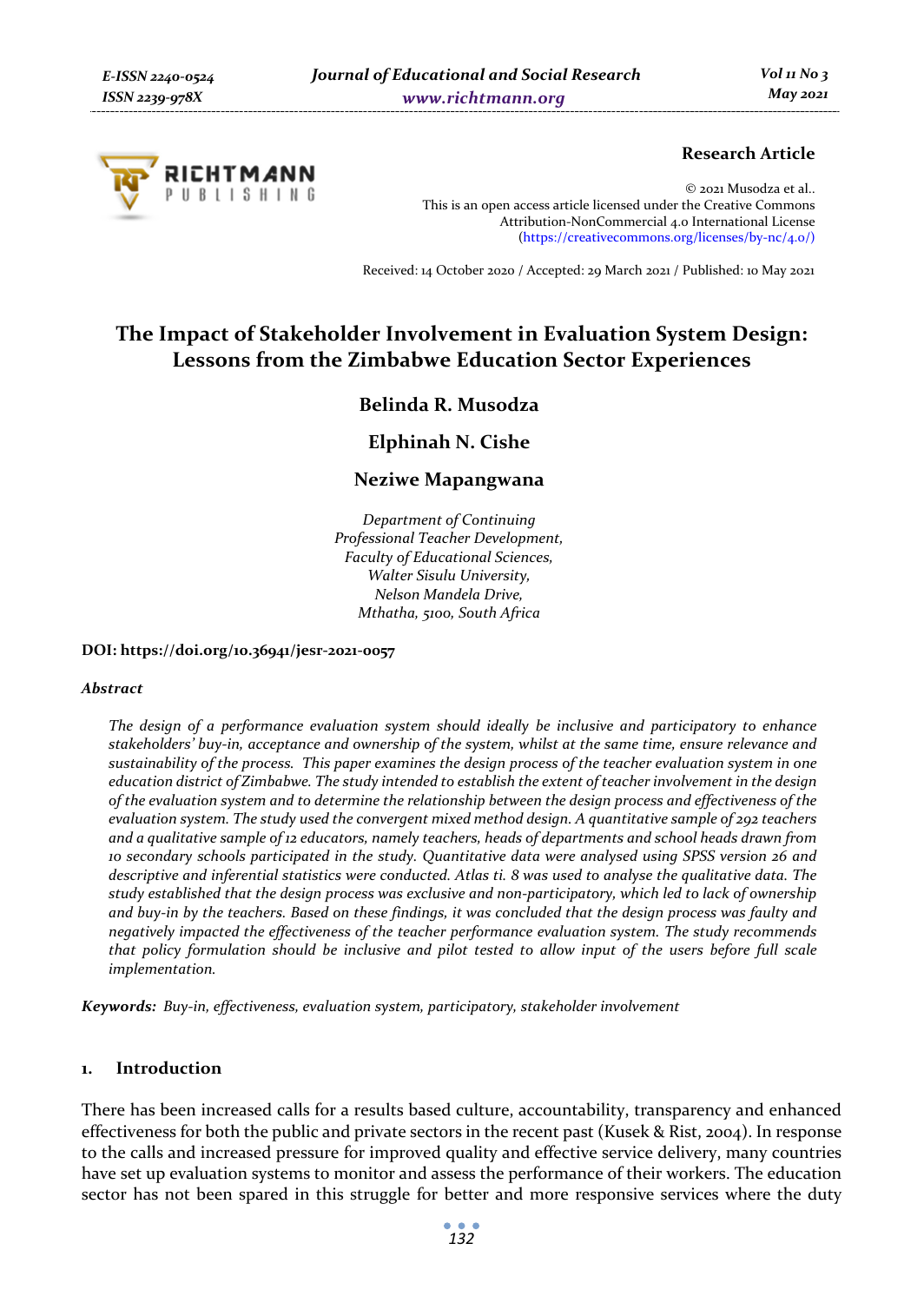bearers are held to account. Teacher quality has been identified as any school's key driver towards effective learner education (Shinkfield & Stufflebeam, 1995; Stronge & Tucker, 2003; The New Teacher Project (TNTP), 2010) and evidence suggest that one way of ensuring effective learner education is by instituting well designed and properly implemented evaluation systems in the schools (Shinkfield & Stufflebeam, 1995; Stronge, 2011; Stronge & Tucker, 2003). The performance evaluation of teachers is therefore, believed to be instrumental in augmenting the provision of quality teaching if properly founded and inaugurated.

Many countries conduct some form of performance evaluation for the teachers, but there is general consensus that most of the current evaluation processes are cumbersome, and yet, unhelpful in achieving their intended purpose (Danielson & McGreal, 2000) or proving their practical usefulness (Callahan & Sadeghi, 2015). This consequently brings to the fore the question of why evaluations are failing in their mandate to improve the teachers' instructional capacity as well as holding the teachers to account.

Many probable reasons have been given for ineffective evaluation systems. The New Teacher Project (TNTP) (2010) asserts that most teacher evaluation systems suffer from a slew of design flaws. The design process is an important phase in the development of a performance evaluation system as it contributes to the effectiveness of the evaluation process. This paper focuses on the impact of stakeholder involvement in the design process of an evaluation system. Literature asserts that the design process should be inclusive and participatory to promote buy-in and minimise resistance from the stakeholders (Goe, Holdheide & Miller, 2014; Heneman, Milanowski, Kimball & Odden, 2006; Mayne, 2007; Santiago & Benavides, 2009; White, Cowhy, Stevens & Sporte, 2012). We allude to the observations that an evaluation system borne out of a collaborative effort by the main stakeholders is better placed to earn respect and acceptance as it is more likely to be perceived as relevant, useful and fair (Goe *et al*., 2014; Stronge & Tucker, 1999). The respect and acceptance of the performance evaluation system by the users in turn enhances its chances of being effective. The argument is that stakeholder involvement is critical in the design process of an evaluation system. This is reiterated by Clifford, Hansen and Wraight (2012) in their assertion that evaluation systems are more likely to be accepted, successfully implemented, and sustained if all key stakeholders are included in the design process.

Before proceeding further, there is need to clarify what is meant by stakeholders? A general definition of stakeholders is any person or people who can or are affected by an organisation's actions, decisions, policies, practices or goals (Freeman,1984). With particular reference to evaluation, Green (2005:397) asserts that stakeholders are, "people who have a stake or a vested interest in the programme, policy or product being evaluated…and therefore also have a stake in the evaluation". As such, stakeholder involvement entails practices by an organisation to actively and positively involve the stakeholders in the organisational activities and processes (Greenwood, 2007). People should be involved if they have information that cannot be gained through other ways, or if their participation is necessary to assure successful implementation of the evaluation process.

Research indicates that evaluation systems are more likely to be accepted, successfully implemented, and sustained if stakeholders are included in the design process (Clifford, Hansen & Wraight, 2012). The stakeholders certify the relevance and validity of a system, therefore, their involvement during the design process ensures that the system is validated from the onset, thereby increasing chances of acceptance (Danielson & McGreal, 2000). In support of this, Stronge and Tucker (1999) also explain that a participatory approach facilitates political processes of expression and debate while also giving room for concessions which enhances acceptance of the final product. Besides building buy-in, stakeholder involvement can significantly improve the quality of the product created through incorporation of diverse ideas and knowledge (Clifford, Hansen & Wraight, 2012). The acceptance of the evaluation system in turn aids its sustainability and contributes to its capacity to improve performance (Heneman *et al*., 2006). To further justify an inclusive approach to the design process, Johnson (1997) explains that the different stakeholders have different interests and perspectives and their representations allows for the concerns of all constituencies to be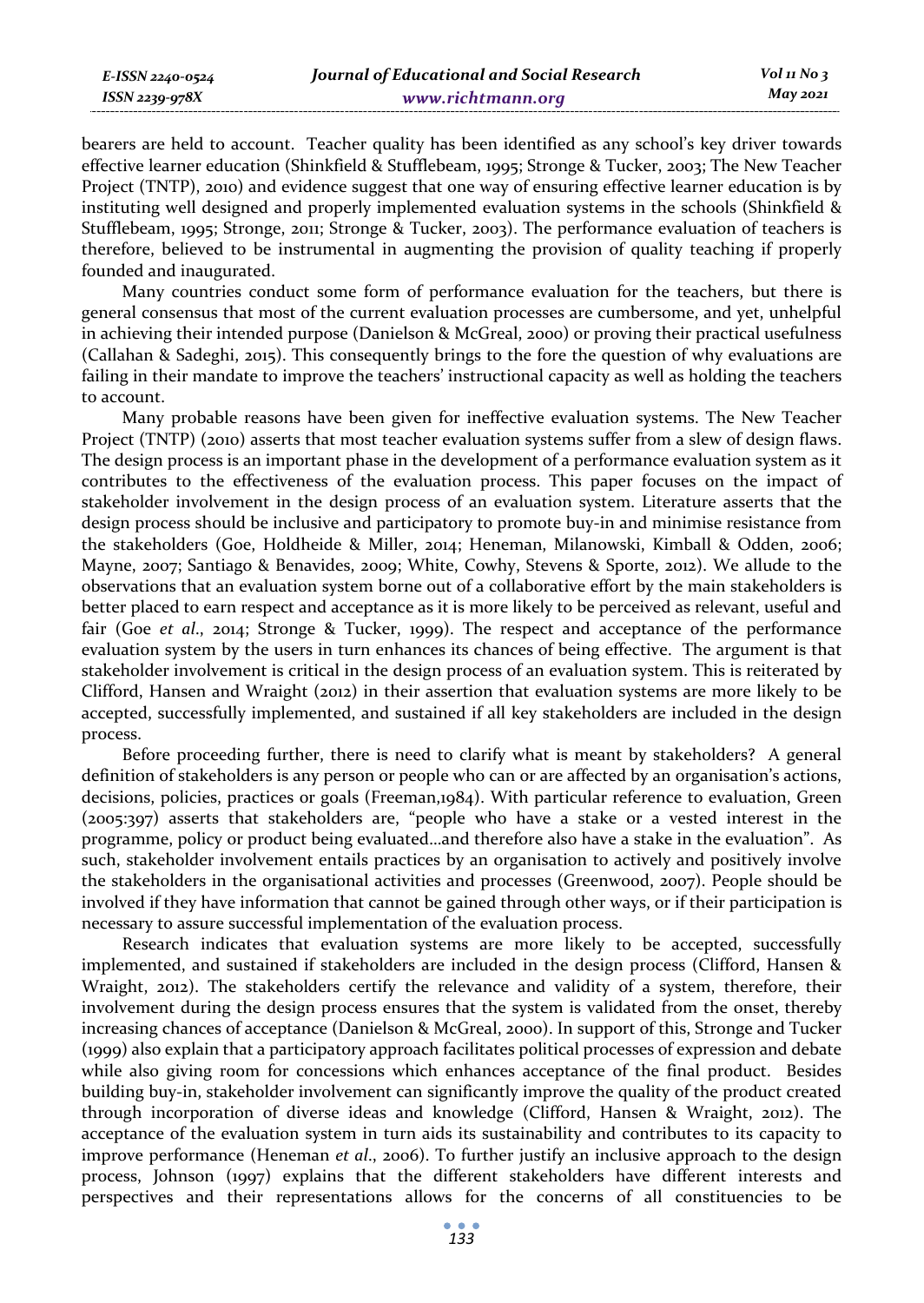accommodated. The representation of all stakeholders helps in the creation of a product that is acceptable by all constituencies thereby minimising resistance and promoting respect for the process by all. It increases the likelihood of the system being perceived as responsive to the needs of the institution. This, however, requires reasonable amount of negotiations and compromises by the different stakeholders.

One case of success is the Chilean teacher performance evaluation system. This system resulted from the participatory and collaborative efforts of all the key stakeholders. Although the development process was long and took about 10 years to reach consensus, it was worth the while as the active involvement and participation of the key stakeholders, especially the teachers and their unions, promoted buy-in, respect and minimised resistance (Santiago & Benavides, 2009). The inclusive and participatory nature of the Chilean teacher performance evaluation system has been hailed as one of the system's key strengths.

#### *1.1 Who are the key stakeholders?*

The performance evaluation of teachers is of interest not only to the teachers themselves but to different stakeholders that include governments, local authorities, school administrators, researchers and teachers' unions or teachers themselves (Isoré,2009). Parents and students also have an interest in the evaluation of teachers. It should however be noted that it may not be feasible nor appropriate to engage all the stakeholders at the same time. It may be prudent to engage different stakeholders for different purposes and at different phases of evaluation planning process. The inclusion of the different stakeholders minimises resistance but on the other hand, increases acceptance and support.

The government of a state is mandated to set the national learning outcome objectives which should be the basis of any performance evaluation process (Isoré, 2009). The government is also responsible for the direct implementation and monitoring of the evaluation process especially in countries where teachers are regarded as civil servants. While setting the agenda, it is critical that the government is represented in the design process of a performance evaluation system. In countries like Zimbabwe, where local authorities also have some schools under their responsibility, it is important that they partake in this important process since they are obligated to ensure quality education provision in the schools under their authority.

The inclusion of educational researchers and teachers is important as they are the experts and know better what good teaching entails and they are also better placed to know how good teaching can be captured (Goe *et al*., 2014; Isoré,2009). Furthermore, the inclusion of teachers promotes ownership of the system (Stronge & Tucker, 1999) while on the other hand, their exclusion from the design process promotes division and discord with the administrators which is retrogressive (McLaughlin, 1990). Since the teachers' unions represent the interests of the teachers, their representation in the design process of an evaluation system enhances the acceptance of the product by the constituency that they represent. Given this background, this study thus sought to establish the extent of stakeholder involvement in the design process of the teacher performance evaluation system used in one education district of Zimbabwe.

#### *1.2 Background information on Zimbabwe*

Since Zimbabwe's independence in 1980, various initiatives have been undertaken that were aimed at improving service delivery of the public employees (Zvavahera, 2014). A number of systems which include the Public finance management system, Mission statements, Clients charter and the Performance appraisal system were tried before the current performance evaluation system (Matunhu & Matunhu, 2014; Zvavahera, 2014). At independence, the new government of Zimbabwe embarked on an ambitious expansion of the education system at all levels (Chivore, 1992). The programme, however, compromised issues that included staffing, resources and effectiveness of the system in general culminating in an in-depth study and audit of the civil service by the Public Service Commission (PSC)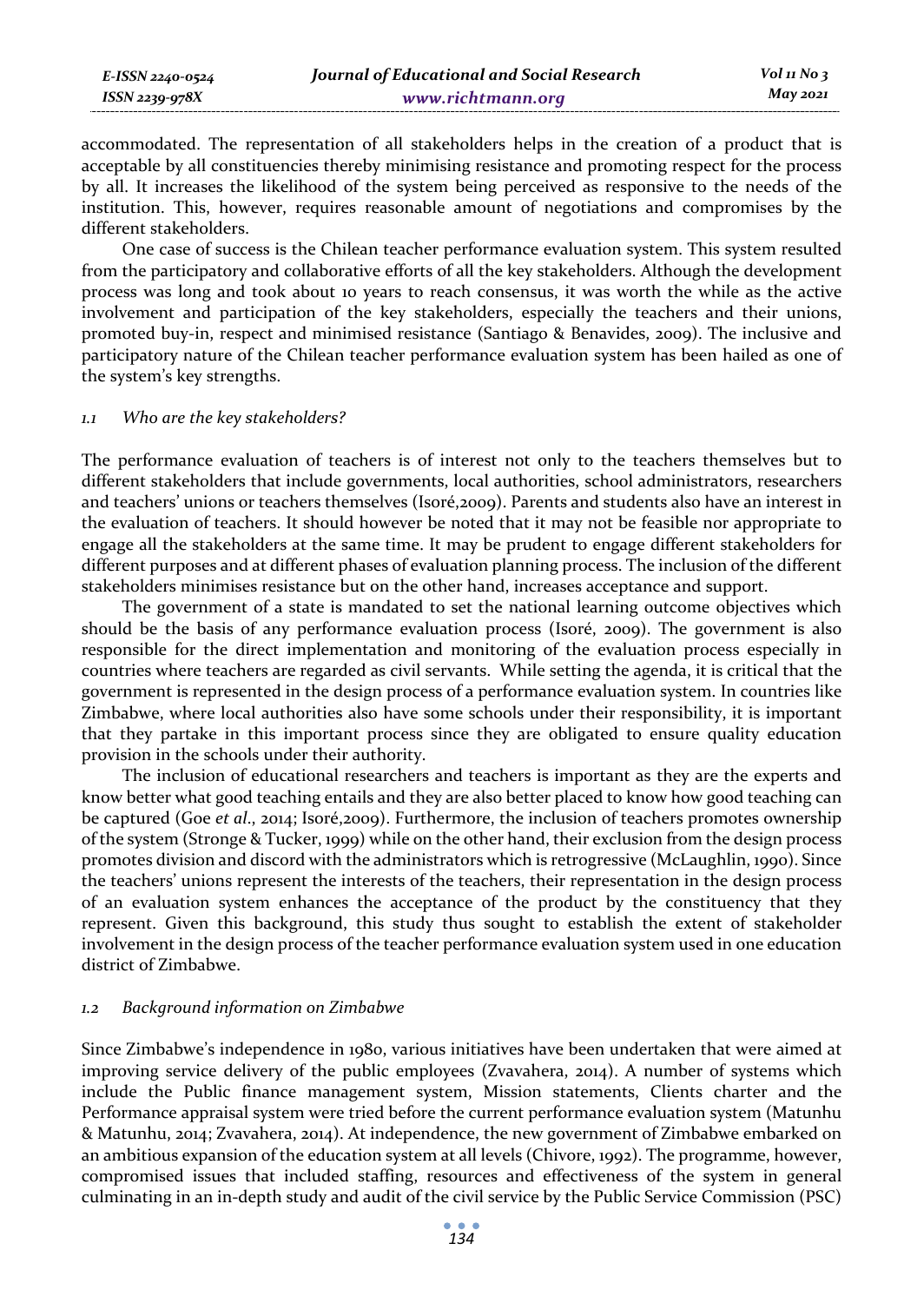| E-ISSN 2240-0524 | Journal of Educational and Social Research | $Vol_1N_0$ 3 |
|------------------|--------------------------------------------|--------------|
| ISSN 2239-978X   | www.richtmann.org                          | May 2021     |
|                  |                                            |              |

in 1987 (Zigora & Zigwamba, 2000). The study by the PSC was aimed at establishing strategies to improve the quality of service delivery and responsiveness to the needs of the public. This study led to the adoption of Performance Management System (PMS) in 1995 which was targeted at enhancing the effectiveness of the education system and making educators more accountable (Machingambi, 2013). The PMS was aimed at improving the quality of public education and enhancing staff satisfaction and development (Zvobgo, 1998 in Machingambi, 2013).

In 2005, Zimbabwe abandoned PMS in favour of the Results Based Management (RBM) system as a performance evaluation system for the whole public sector including the teachers (Madhekeni, 2012). Different reasons have been given for the abandonment of PMS. One reason given was that the PMS had failed to yield the desired results of quality service delivery (Zvavahera, 2014), and the other reason was that the adoption of RBM was a result of the growing internal and external pressures for government to provide more tangible and demonstrable results (Madhekeni, 2012). A question that comes to mind, whether RBM has yielded the expected results? This study thus sought to establish the influence of the design process on effectiveness of RBM?

Although a number of studies have been conducted on RBM, most of these have focused on the implementation challenges of the system across the different ministries. Not much work has been done to establish the influence of stakeholder involvement on the effectiveness of the RBM, therefore, this study sought to establish the relationship between the design process and the effectiveness of the system. A study by Gutuza (2016) established that one of the impediments to RBM implementation was the lack of involvement of the teachers in the policy formulation process. The exclusion of teachers at this critical stage also limited the clear articulation of the system to these important stakeholders in the evaluation process thereby hindering acceptance and buy-in. Furthermore, Musingafi, Dumbu and Chadamoyo (2013) assert that the imposition of a policy disregarding the presenting environment is an assured way to failure. The teachers as the implementers of the policy in this case therefore had an important contribution in creating the requisite environment for the support and successful implementation of RBM. This suggests that the inclusion of teachers in the design process would assist in enhancing buy-in while on the other hand minimising resistance. Although it has been noted that stakeholder exclusion led to limited buy-in, there remains a gap on establishing the extent to which the exclusion of stakeholders affected the effectiveness of RBM as a teacher performance evaluation system. This study thus helps to address this gap by seeking to determine the relationship between the design process and the effectiveness of a performance evaluation system.

#### *1.3 The Conceptual Framework*

Svinicki (2010) posits that individuals have assumptions of how reality works and this allows them to envisage how X is related to Y. These assumptions on the cause-effect relationship on a given phenomenon constitute a conceptual framework. In line with these assertions, we developed a conceptual framework for this study which was informed by literature, and our own experiences. This framework was the lens through which we conducted the study as it guided us in both the data collection and analysis processes. We developed the *Readiness Assessment*, *Design*, *Process*, *Significance* (RADPS) conceptual framework. The RADPS conceptual framework assumes that readiness assessment, design process, process of implementation and the significance of an evaluation process are key factors that contribute to the efficacy of a performance evaluation system (Musodza, 2019). The works that informed the development of the RADPS conceptual framework include Kusek and Rist (2004), Santiago and Benavides (2009), Shinkfield and Stufflebeam (1995), Stronge (1995) and The New Teacher Project (TNTP) (2010).

This paper confines itself to the *Design* component of the framework as dictated by its scope. This component of the framework assumes that stakeholder participation and involvement in the design process of an evaluation system is key and contributes to the effectiveness of the system. The active participation of the stakeholders enhances acceptance and buy-in (Heneman *et al*., 2006; Mayne, 2007), relevance of the system (Isoré, 2009) and support for the system during implementation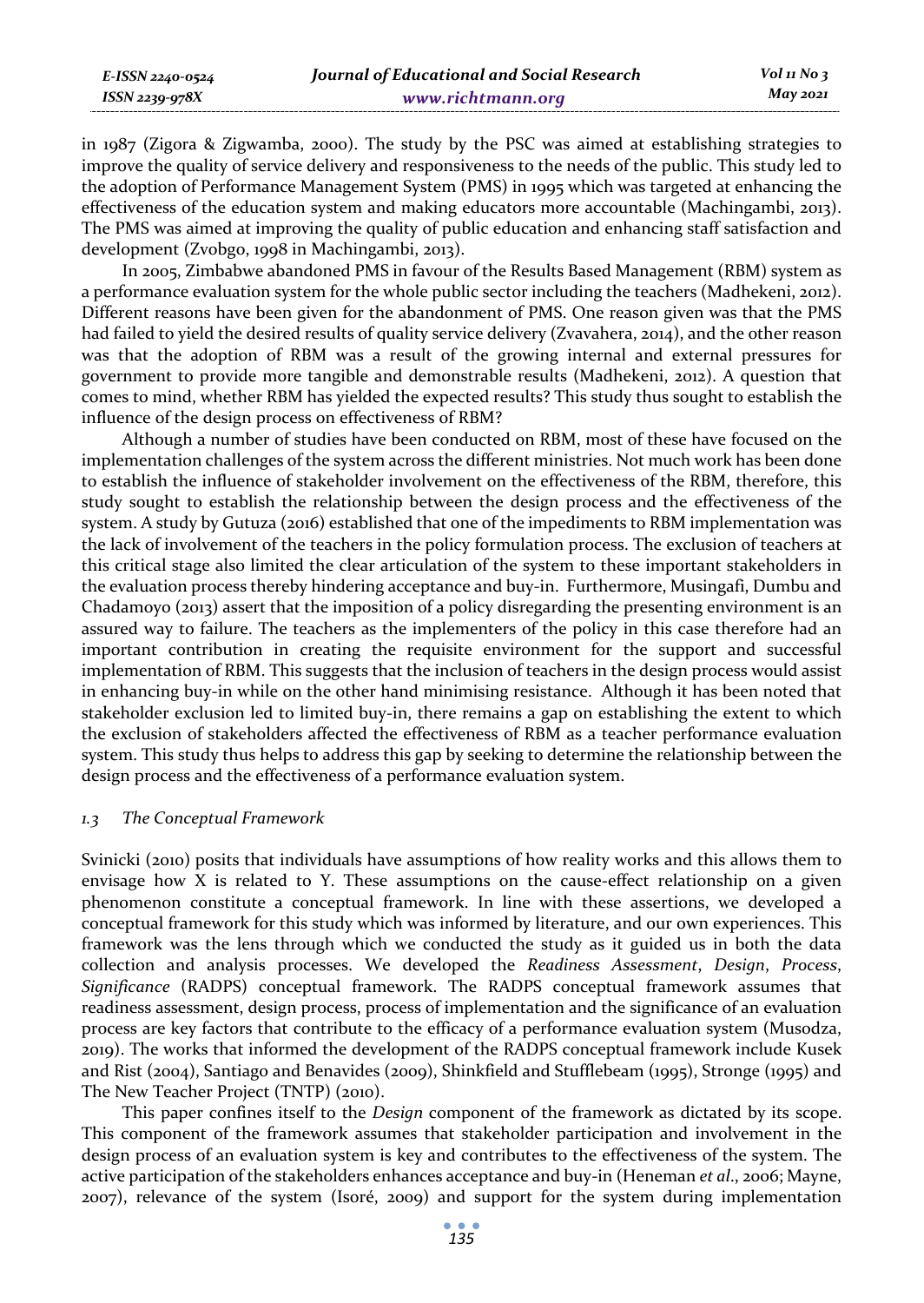(Riodan, Lacirano-Paquet, Shakman, Bocala & Chang, 2015).

#### **2. Aim**

The aim of the study was to establish the impact of stakeholder involvement in the design process of the teacher performance evaluation system of one education district in Zimbabwe.

### *2.1 Objectives*

- To establish the educators' opinions on the design process of RBM in one education district of Zimbabwe.
- To determine the extent of the relationship between the design process and effectiveness of RBM.

### **3. Research Methodology**

This study was conducted in the Midlands province of Zimbabwe and focused on Kwekwe district. The study was underpinned by the pragmatic worldview which considers and accepts both the objective and subjective knowledge views (Morgan, 2014; Johnson, Onwuegbuzie & Turner, 2007; Onwuegbuzie & Leech, 2007). Pragmatism emphasises on what works to solve a problem and is not stuck to a particular methodological approach thereby opening it up to the use of both the quantitative and qualitative approaches (Creswell, 2013; Feilzer, 2010). The pragmatic paradigm allows for the exploitation of the strengths of the different approaches while at the same time providing an opportunity to cancel out the 'methodical effect' of the quantitative and qualitative approaches. (Morgan, 2014). Informed by the pragmatic paradigm, the study, thus, adopted the mixed method design to allow for a comprehensive and deep examination of the influence of stakeholder involvement on the effectiveness of RBM. The convergent mixed method design that involves the collection and analysis of quantitative data separately but concurrently was employed (Creswell, 2014; Teddlie & Tashakkori, 2009). The convergent design allowed us to corroborate findings from the two data sets and provided a more comprehensive understanding of the phenomenon under study as the patterns and trends from the survey were explained by the narratives from the interviews.

### *3.1 Sampling and sample*

The study population was 985 educators in 55 secondary schools of Kwekwe district. To select the participants for the study, we used the concurrent parallel sampling design. The quota sampling technique was used to select  $\overline{5}$  rural and  $\overline{5}$  urban public secondary schools for the survey. The convenient sampling technique based on easy of access was used to select two rural and two urban schools from the ten schools to participate in the interviews. Schools that were defined as rural were located at least 45 km from the town centre and under the jurisdiction of a rural district council. The participants for the two strands of the study were selected simultaneously from the same underlying population but had a parallel relationship since the samples were different (Collins, Onwuegbuzie & Jiao, 2007). The inclusion criteria were that the participants should have been in service by the time the Ministry of Education adopted RBM as a teacher performance evaluation system.

### *3.1.1 Quantitative sample*

The quantitative sample was selected using simple random sampling which is a probabilistic sampling technique. Probability sampling is premised on principles of randomness and probability which permits for the accurate generalisation of findings to the population (Maree & Pietersen, 2016). The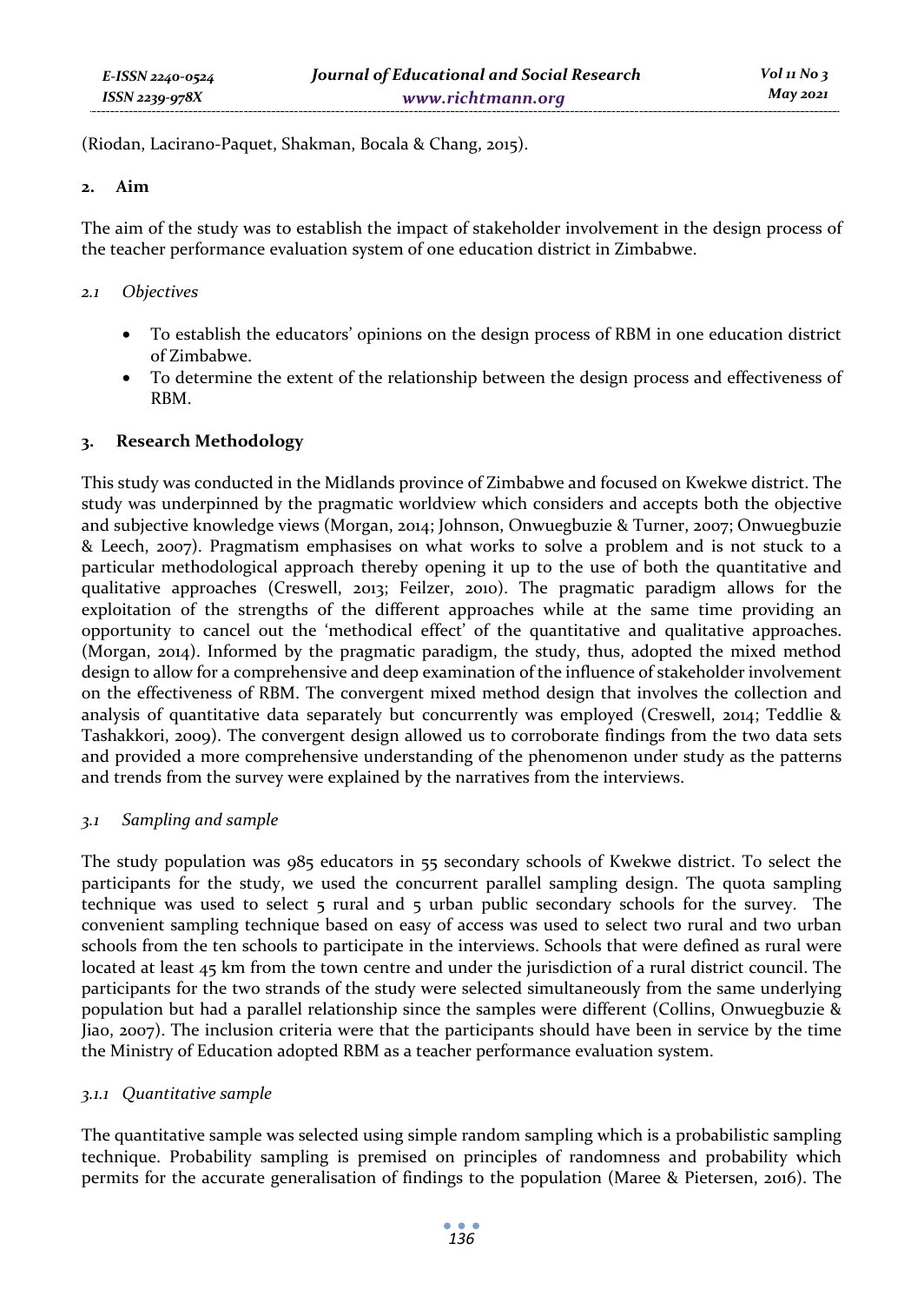simple random sampling technique allowed each member of the population an equal chance of inclusion in the sample (Crano & Brewer, 2002; Creswell, 2014; Onwuegbuzie & Collins, 2007; Teddlie & Yu, 2007). We decided on a confidence level of 95% and an error margin of 5%. Since the population parameter was known, we then used a sample size determination table to determine the sample size (Crano & Brewer, 2002). We rounded our population from 985 to 1000 which translated to a sample size of 278 according to the sample determination table (Cohen, Manion & Morrison, 2011; Krejcie & Morgan, 1970). To cater for the non-response rate, 310 participants were selected and a total of 292 questionnaires were returned which was an adequate and representative figure for the population.

#### *3.1.2 Qualitative sample*

*E-ISSN 2240-0524 ISSN 2239-978X*

The quota sampling technique was used to select the qualitative sample. Three strata were identified in the population and these were the classroom teachers, Heads of Departments (HoDs) and school heads. To get cases with high information power, participants that were selected had been in service by the time RBM was adopted as a teacher performance evaluation system, and, to determine the sample size, we were guided by the principles of information power and data saturation. We thus settled for a sample size of 12 composed of 4 people from each of the stratum.

### *3.2 Validity and reliability*

Measures were observed to ensure the reliability and validity of the questionnaire. The internal reliability and test-retest reliability of the questionnaire were checked. The Cronbach's alpha coefficient value was 0.95 indicating that the items in the questionnaire were sufficiently correlated (Scholtes, Terwee & Poolman, 2011). The co-efficient of stability value from the test-retest reliability was 0.90 proving high reliability of the instrument (Pietersen & Maree, 2016). To further enhance the quality of the questionnaire, the face and content validity of the questionnaire were checked by peers and experts before and during piloting.

The interview schedule was pilot-tested to assess the relevance and clarity of the questions, flow of the questions and determine the average time required for an interview. The additional measures that were taken to ensure the trustworthiness of the data included triangulation of sources, member checking and debriefing sessions (Cohen *et al*., 2011; Teddlie & Tashakkori, 2009).

### *3.3 Data analysis*

Data from the completed questionnaires was analysed using the Statistical Package for Social Sciences (SPSS) version 26. Descriptive and inferential statistical analyses were conducted. Qualitative data were analysed using ATLAS ti. 8.

### **4. Results**

The results for the two objectives were as follows:

### *4.1 Objective 1: The educators' opinions on the design process of RBM*

A summary of the teachers' views on stakeholder involvement is presented in table 1.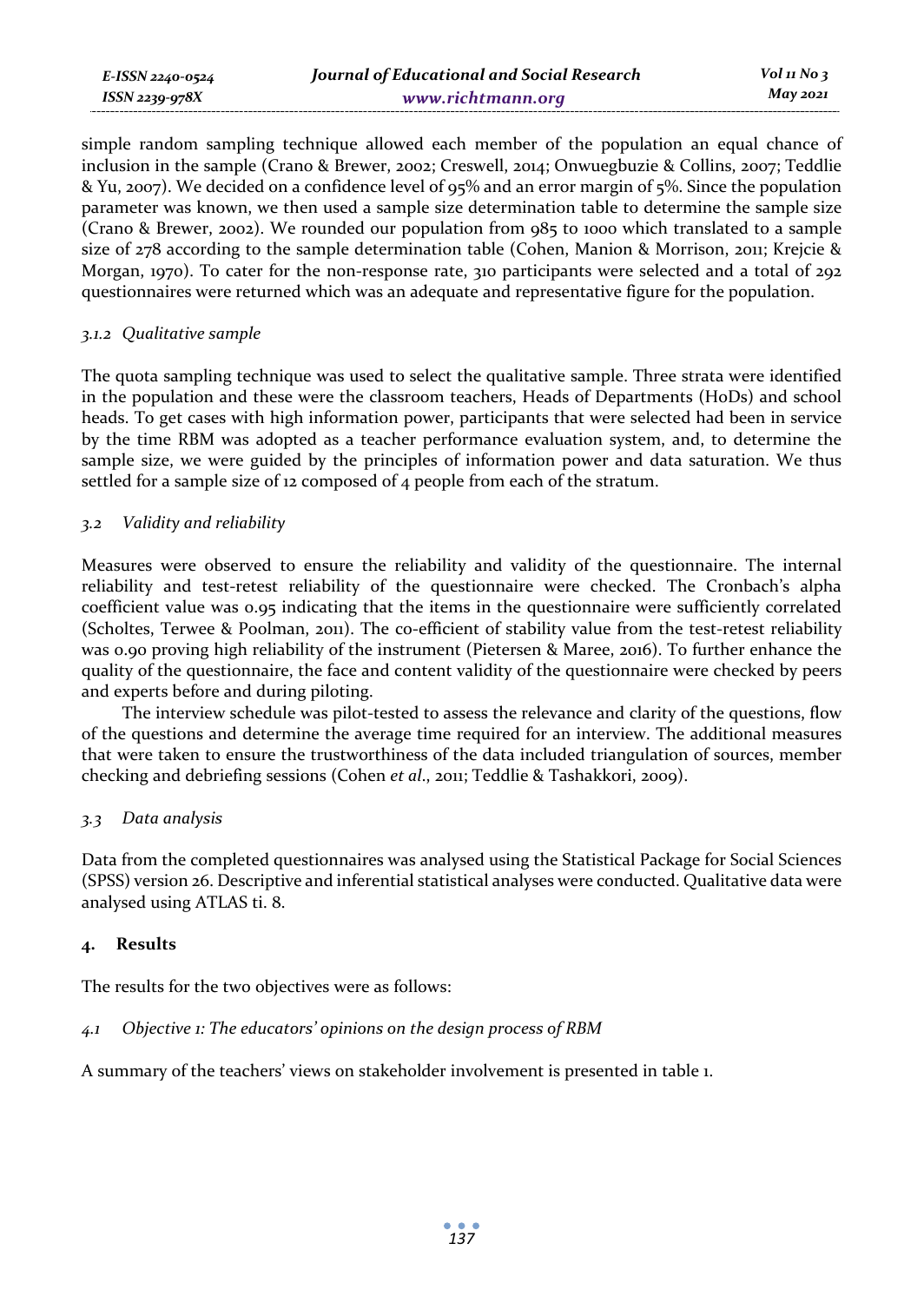| Table 1: Perceptions of teachers on the design process |  |  |  |  |  |
|--------------------------------------------------------|--|--|--|--|--|
|--------------------------------------------------------|--|--|--|--|--|

|                                                                      | <b>Frequency /Percentage</b> |         |                      |          |                     |
|----------------------------------------------------------------------|------------------------------|---------|----------------------|----------|---------------------|
| Design process of teacher performance evaluation system              | S D                          | D       | <b>NS</b>            | A        | S A                 |
| There was adequate consultation when the teacher performance         | 95                           | 80      | 69                   | 44       | $\overline{4}$      |
| evaluation system was designed.                                      | $32.5\%$ 27.4%               |         | 23.6                 | $15.1\%$ | $1.4\%$             |
| I know enough about what constitute good teaching as a practitioner. | 16                           | 11      | 28                   | 151      | 86                  |
|                                                                      | $5.5\%$                      | $3.8\%$ |                      |          | $8.9\%$ 51.7% 29.6% |
| I know the methods that can be used to get accurate performance      | 18                           | 38      | 74                   | 126      | 36                  |
| information.                                                         | $6.2\%$                      | $13\%$  | $25.3\%$ 43.2% 12.3% |          |                     |
| My opinion is that the design of the teacher evaluation system has   | 60                           | 105     | 61                   | 10       | 47                  |
| impacted positively on teacher performance evaluation effectiveness. | $20.5\%$                     | $36\%$  | $20.9\%$ 6.5%        |          | $16.1\%$            |

In seeking to establish the perceptions of the teachers on the design process of the evaluation system, interesting perspectives emerged on stakeholder involvement. Table 1 presents a summary of the teachers views from the survey. As illustrated in Table 1, most of the respondents, 175 (59.9%) pointed out that the design process had been non participatory as they had been excluded. The opinion of these teachers was corroborated by many of the interview participants who echoed that there had been no stakeholder involvement in the design process of RBM but that the system was simply imposed. To illustrate this point, one participant stated that, **"***We were never involved in anything… We were simply told that there is a new system and we should adhere to the new system. We were never involved as stakeholders".* This statement substantiates the position of most of the teachers in the survey about the exclusion of the teachers in the design process of RBM. It was explained that the system was simply imposed without any discussion with the teachers. To support the claim, another participant added that, **"***As far as I know, we were not involved in the design process. Like I said, we had the KRA system before RBM and out of the blue, we were told that we are now using RBM system, so we were not involved in any way"* (HOD 3). Sentiments from the interviews also implied that besides being excluded from the design process, the teachers were not even aware of who had or how RBM was developed. This was proved by some statements like, *"It was just imposed on us... How it was developed, I am not aware"* (School head 1). Another participant added that, *"I don't know (laughs) I simply have to use that instrument but I don't know how it was developed"* (HOD 1). These statements highlighted that the design and development of RBM was a non-participatory exercise which left out some key stakeholders like the teachers.

Although literature asserts that teachers as experts in their own field should be represented in the design of a teacher performance evaluation system, the evidence from the majority of the teachers, 237 (81.2%) was that in spite of being knowledgeable about what constitutes good teaching, they were however not engaged in the design process of the teacher evaluation system in use. The majority of teachers, 162 (55.5%), also indicated that there were conversant with the methods that can be used to capture correct and truthful teacher performance information although they had been left out of the design of the teacher performance evaluation system in use. This was also confirmed during the interviews through statements such as, *"We are the experts and the logical thing was for us to be involved in the design process, but surprisingly, we were side-lined"* (Teacher 1). Another interviewee explained, "*There is a saying that, to catch thief, send a thief. We were however left out although we know the best strategies that can be used to capture real teacher performance"* (HOD 3). The general view of the educators was that they should have been involved in the design process as experts in their field. These views imply that teacher involvement would have enhanced the appropriateness of the evaluation system. The conclusion by most of the teachers, 165 (56.5%), was that, the design process had a negative impact on the effectiveness of RBM as a teacher performance evaluation system.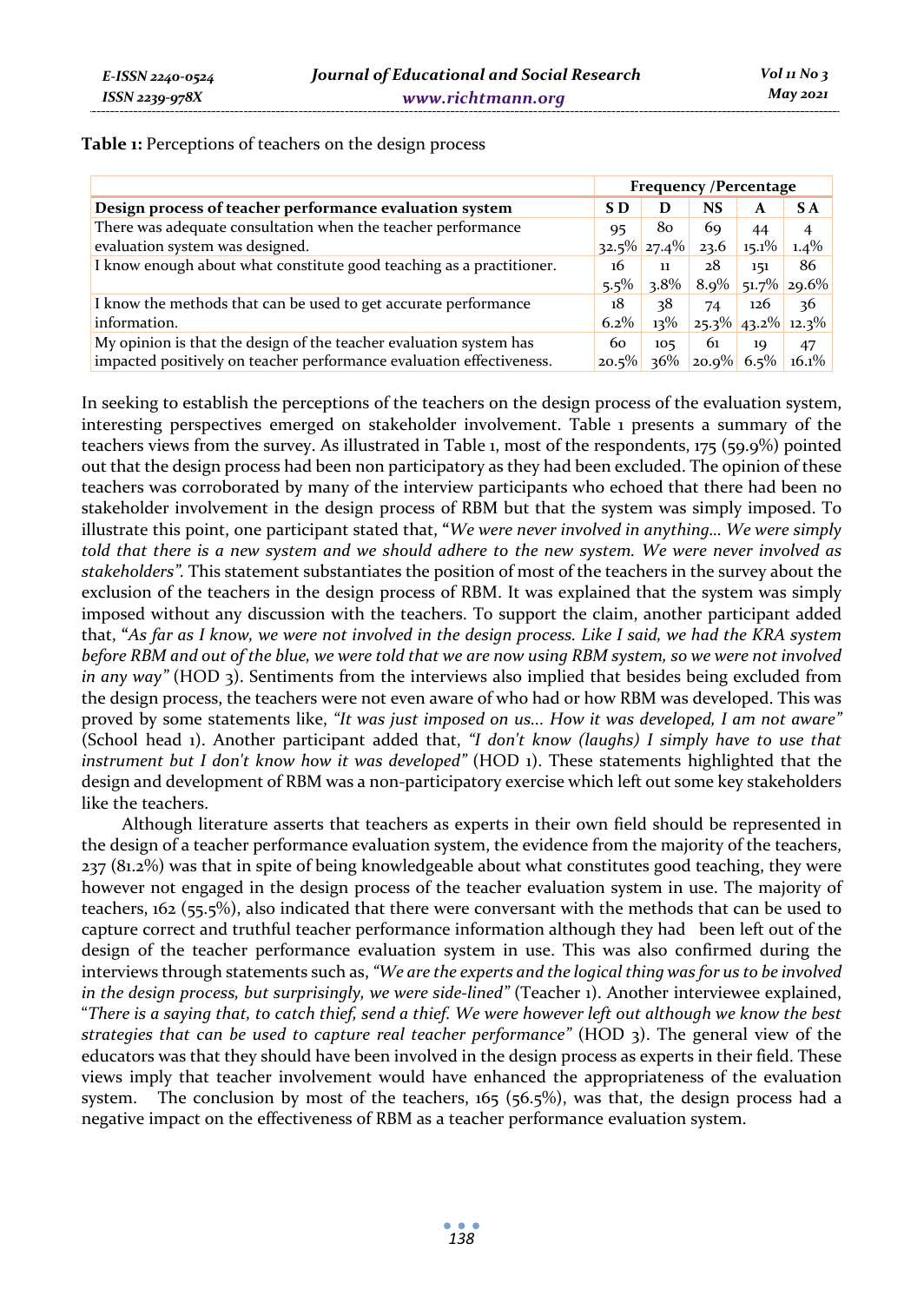#### *4.2 Objective 2: The relationship between the design process and effectiveness of RBM*

#### **Table 2:** Model Summary

| <b>Model Summary</b>                                                        |                   |      |      |        |  |  |
|-----------------------------------------------------------------------------|-------------------|------|------|--------|--|--|
| Model<br><b>Adjusted R Square</b><br>Std. Error of the Estimate<br>R Square |                   |      |      |        |  |  |
|                                                                             | .999 <sup>a</sup> | .998 | .998 | .02708 |  |  |
| a. Predictors: (Constant) A, Design, C, D                                   |                   |      |      |        |  |  |
| b. Dependent Variable: Effectiveness                                        |                   |      |      |        |  |  |

Table 2 shows the model summary which determines how well the regression model fits the data. The model summary presents the R and  $R^2$  results where the R value represents the simple correlation and the R2 indicates how much of the total variation in the dependent variable (effectiveness) is explained by the independent variables. The R value  $(o, qq)$  indicate a high degree of correlation between the dependent variables and the predictors. In this case, the R square value was 0.998, meaning that 99.8% of the variation in time was explained by the model. An R square value of  $>0.5$  or  $50\%$  means strong fit (Muijs, 2004). The R square value of 99.8% therefore meant that the regression model was a strong fit for the data.

#### *4.2.1 Statistical significance of the model*

The ANOVA tests shows acceptability of the model from a statistical perspective and reports how well the regression equation fits the data. The ANOVA results for this study are presented in Table 3.

| <b>ANOVA</b> <sup>a</sup>            |                                               |     |             |           |                   |  |
|--------------------------------------|-----------------------------------------------|-----|-------------|-----------|-------------------|--|
| Model                                | Sum of Squares                                | df  | Mean Square |           | Sig.              |  |
| Regression                           | 103.249                                       |     | 25.812      | 35187.882 | .000 <sup>b</sup> |  |
| 1 Residual                           | .211                                          | 287 | .001        |           |                   |  |
| Total                                | 103.460                                       | 201 |             |           |                   |  |
| a. Dependent Variable: Effectiveness |                                               |     |             |           |                   |  |
|                                      | b. Predictors: (Constant) A, Design, C and D. |     |             |           |                   |  |

### **Table 3:** ANOVA

Table 3 shows the ANOVA which reports how well the regression equation fits the data. The significant value of 0.000 proved that there is a statistically significant relationship between the independent variables and the dependent variable (Cohen *et al*., 2011). In other words, the independent variables including *design* process are statistically significant in predicting the effectiveness of teacher performance evaluation system, meaning that, the variation explained by the model is not due to chance.

### *4.2.2 Estimated model coefficients*

The Beta coefficient value explains the strength of the relationship between the independent variable and the dependent variable. It explains the extent of the influence of the design process on the effectiveness of the teacher performance evaluation system. The results of the coefficient tests are presented in Table 4.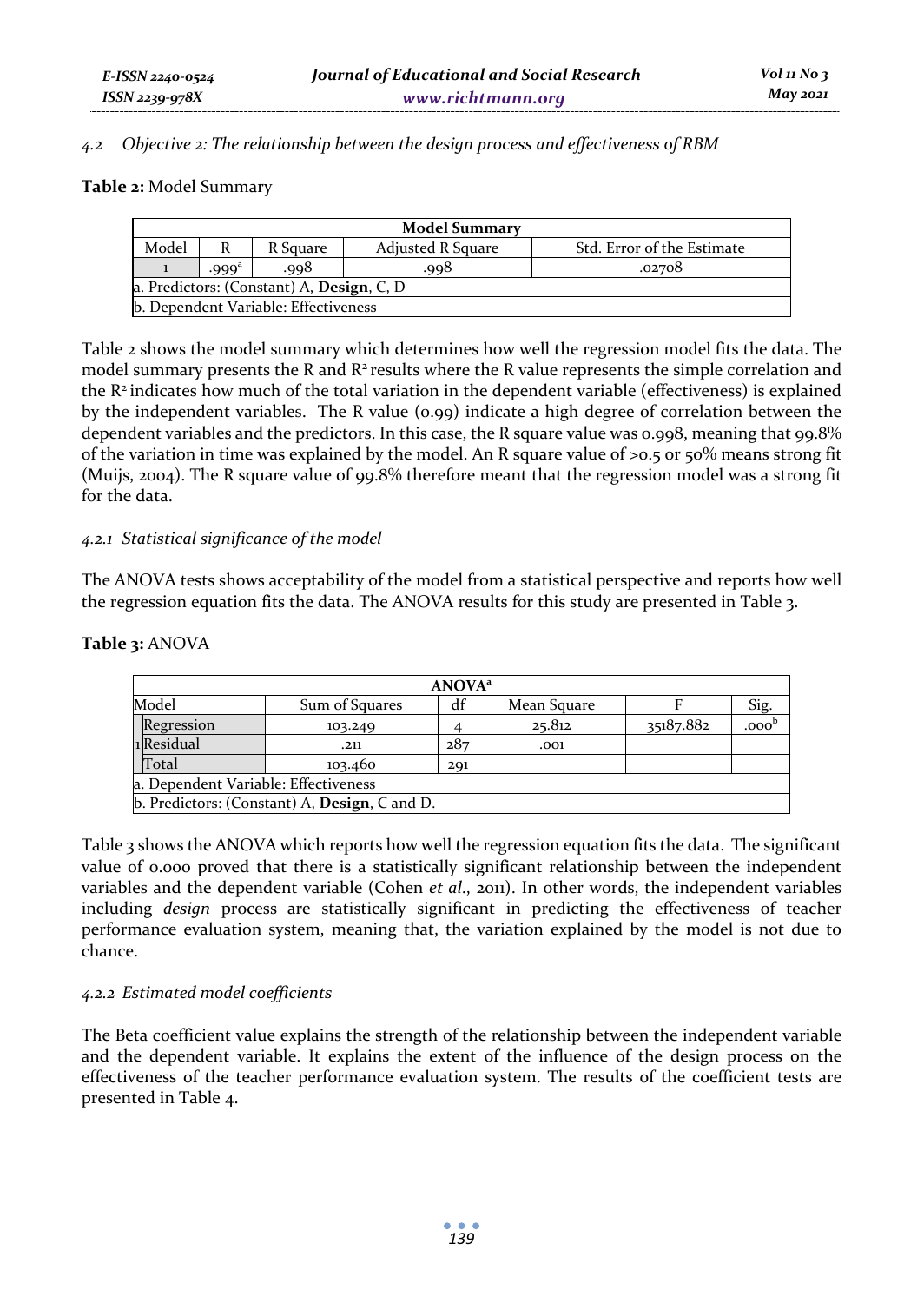|       | Coefficients <sup>a</sup>            |                             |            |                                  |          |      |
|-------|--------------------------------------|-----------------------------|------------|----------------------------------|----------|------|
| Model |                                      | Unstandardized Coefficients |            | <b>Standardized Coefficients</b> | T        |      |
|       |                                      | В                           | Std. Error | <b>Beta</b>                      |          | Sig. |
|       | (Constant)                           | $-.016$                     | .009       |                                  | $-1.709$ | .089 |
|       |                                      | .186                        | .003       | .213                             | 60.308   | .000 |
|       | 1 Design                             | .204                        | .004       | .204                             | 50.944   | .000 |
|       |                                      | .298                        | .004       | .368                             | 81.983   | .000 |
|       |                                      | -313                        | .004       | 368.                             | 81.801   | .000 |
|       | a. Dependent Variable: Effectiveness |                             |            |                                  |          |      |

#### **Table 4:** Coefficients

Beta coefficient is the degree of change in the outcome of the dependent variable for every one unit of change in the predictor or independent variable. We used the standardised Beta coefficient which had a value of 0.204 for the design process. The results mean that for every one unit of change in the design process, then, the outcome variable of effectiveness increased by 0.204 units. This proves the influence of the design process on the effectiveness of an evaluation system. These findings were corroborated by a participant in the interviews who indicated that, "*I think it takes a teacher to design an appropriate and relevant system that can capture effective teaching. Involving people who are not the users leads to faulty systems that are ineffective*" (Teacher 3). This was further supported by another participant who pointed out that, "*The system needs to be improved and the implementers should be involved so that the evaluation system can be made to capture effective teaching otherwise the exercise becomes a futile one"*  (HOD 4)*.* These sentiments from the participants emphasised the importance of stakeholder involvement to guarantee the effectiveness of the performance evaluation system.

### **5. Discussion of Results**

The exclusion of teachers during the design process has led to the rejection and disapproval of RBM by most educators. Evidence suggests that most teachers have failed to embrace the system even though it has been in use as a performance evaluation system for many years now. To illustrate the rejection, one participant said, "*There is need to involve the teachers because we have not accepted it as it is something that was just imposed on us in a draconian way. We are simply doing it for compliance otherwise we don't see its benefits*" (Teacher 1). This was further supported by another participant who said, "*I think it should be stopped forthwith. I do not think that it is necessary at all in the schools. It wasn't in the schools when I joined service and we have always been working hard because we have set targets in the form of the departmental policies*" (HOD 3). The rejection has been attributed to lack of stakeholder involvement during the design process and this was also noted by Machingambi (2013) and Gutuza (2016). Machingambi (2013) attributed the lack of enthusiasm for the performance evaluation process by the teachers to their exclusion during the planning and design phases of the system. Musingafi *et al*., (2013) also reiterated this position by explaining that the imposition of a programme on the people is a guarantee for failure and a recipe for disaster. The findings of the study also validated the propositions of the RADPS conceptual framework for a collaborative and inclusive approach of the key stakeholders in the development of an evaluation system. This study thus proved that stakeholder involvement in the design of a performance evaluation system is critical in minimising resistance and promoting buy-in as supported by other studies (Heneman *et al*. in Isoré, 2009; Mayne, 2007).

Research further argues that for a system to be embraced and respected, it should have been borne out of the concerted effort of all key stakeholders (Goe *et al*, 2014; Stronge & Tucker, 1999; White *et al*., 2012). This is also supported by Danielson and McGreal's (2000) assertion that, it is only the users of a system that certify its relevance and validity, thereby making it prudent to involve them from the onset. The involvement of stakeholders promotes ownership of the system by the key users which was however lacking in this case. Creating a platform that allows the expression and discussion of ideas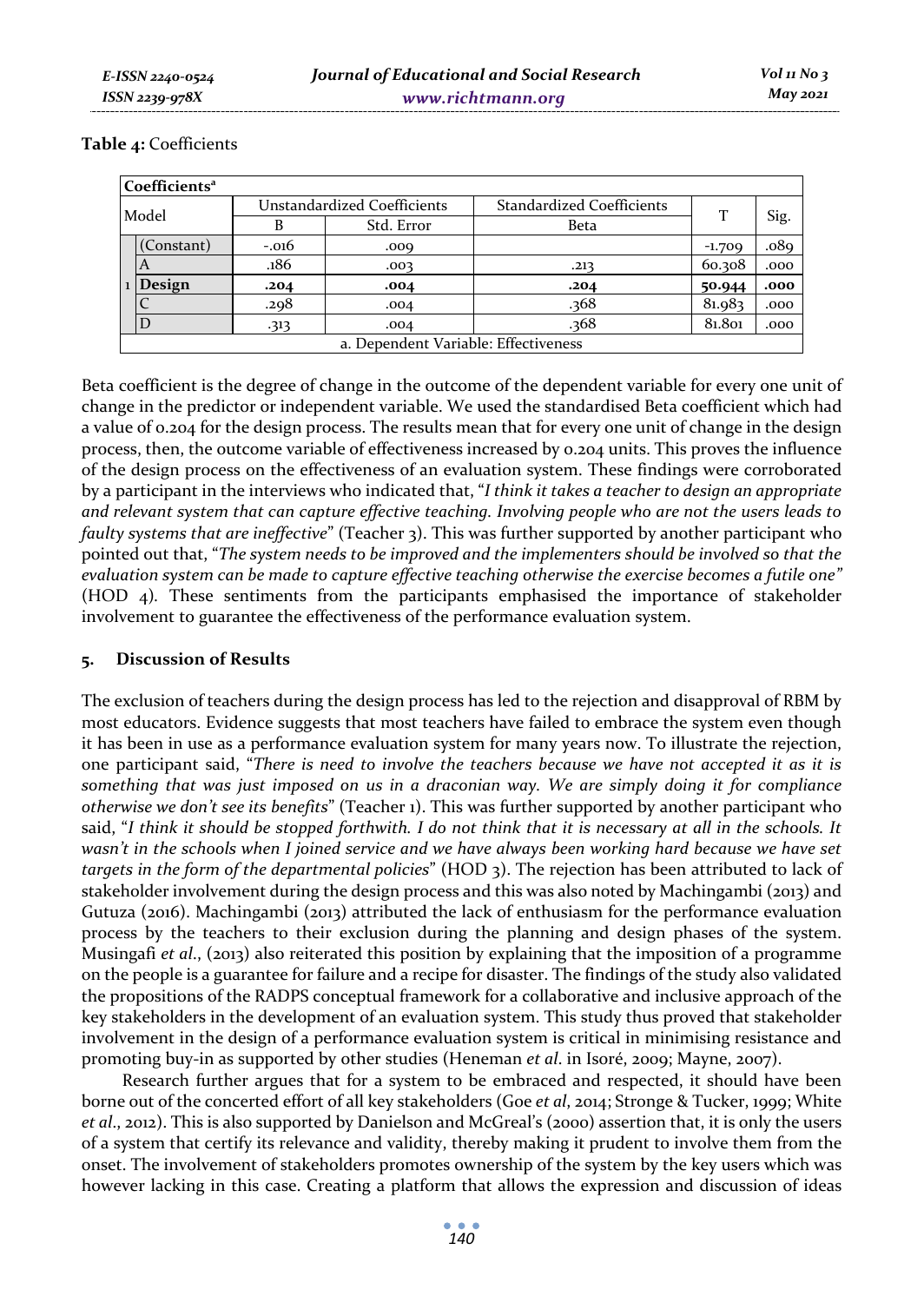| E-ISSN 2240-0524 | Journal of Educational and Social Research | Vol 11 No 3 |
|------------------|--------------------------------------------|-------------|
| ISSN 2239-978X   | www.richtmann.org                          | $M$ ay 2021 |

leading to negotiations before policy adoption and implementation enhances the quality of the final product and its acceptance by the key constituencies. This also ensures the marketability of the final product to new entrants into the education system.

The results of the multiple regression analysis indicated that there is a statistically significant relationship between the design process and effectiveness of an evaluation system. The beta coefficient results proved that for each unit increase in design, then, the effectiveness of an evaluation system increases by 0.204 units. This confirmed the importance of the design process in relation to the effectiveness of an evaluation system in line with the assumptions of the RADPS conceptual framework. The RADPS conceptual framework assumes that the design process influences the effectiveness of a performance evaluation system (Musodza, 2019).

### **6. Conclusion**

The findings from this study that the design process was exclusive and non-participatory form the basis for us to concluded that the design process of RBM was faulty. Educators highlighted that neither they nor their unions were involved in the designing of RBM. They indicated that they were left out of the design process in-spite of their knowledge and expertise of what constitutes effective teaching and how it can be measured. Their exclusion as experts in the field led the teachers to lose confidence in the system and its ability to capture teacher performance accurately. The study also concluded that RBM was not pilot tested to give the teachers an opportunity to give their input and contributions to enhance the relevance and credibility of the evaluation system. Whatever good attributes that RBM possesses has thus been overshadowed by the non-participatory nature of its design process. The educators have failed to accept the performance evaluation system years after its introduction. The educators still referred to RBM as 'their thing', signalling lack of ownership. This study therefore concluded that the non-participatory and top-down design process negatively impacted the effectiveness of RBM in the district.

#### **7. Implications of the Study**

The findings of the study have a number of implications. The findings reveal the importance of the design process relative to the effectiveness of the evaluation process and system. The significance of a consultative, participatory and inclusive design process is also highlighted. The findings therefore suggest the need for policy makers to revisit the policy formulation approach with a view of making it consultative and participatory so as to promote ownership, respect and buy-in. It should be noted that even if teachers had been excluded from the initial planning and design processes, piloting widely the performance evaluation system before full scale adoption and implementation would have provided an opportunity for the teachers to give their input on the relevance of the system thereby increasing its chances of being accepted. In view of this, this study therefore recommends that policy formulation should include all the key stakeholders and that any new programme should be pilot tested before full scale implementation to give room for feedback from the users.

#### **References**

- Chivore, B. R. S. (1992). Pre-service teacher education at a distance: The case of Zimbabwe. *Distance education in Anglophone Africa*, 103-115.
- Clifford, M., Hansen, U. J., & Wraight, S. (2012). A Practical Guide to Designing Comprehensive Principal Evaluation Systems: A Tool to Assist in the Development of Principal Evaluation Systems. *National Comprehensive Center for Teacher Quality*.

Cohen, L., Manion, L., and Morrison, K. (2011). *Research methods in education*. 7th Ed. London: Routledge.

Collins, K. M., Onwuegbuzie, A. J., & Jiao, Q. G. (2007). A mixed methods investigation of mixed methods sampling designs in social and health science research. *Journal of mixed methods research*, *1*(3), 267-294.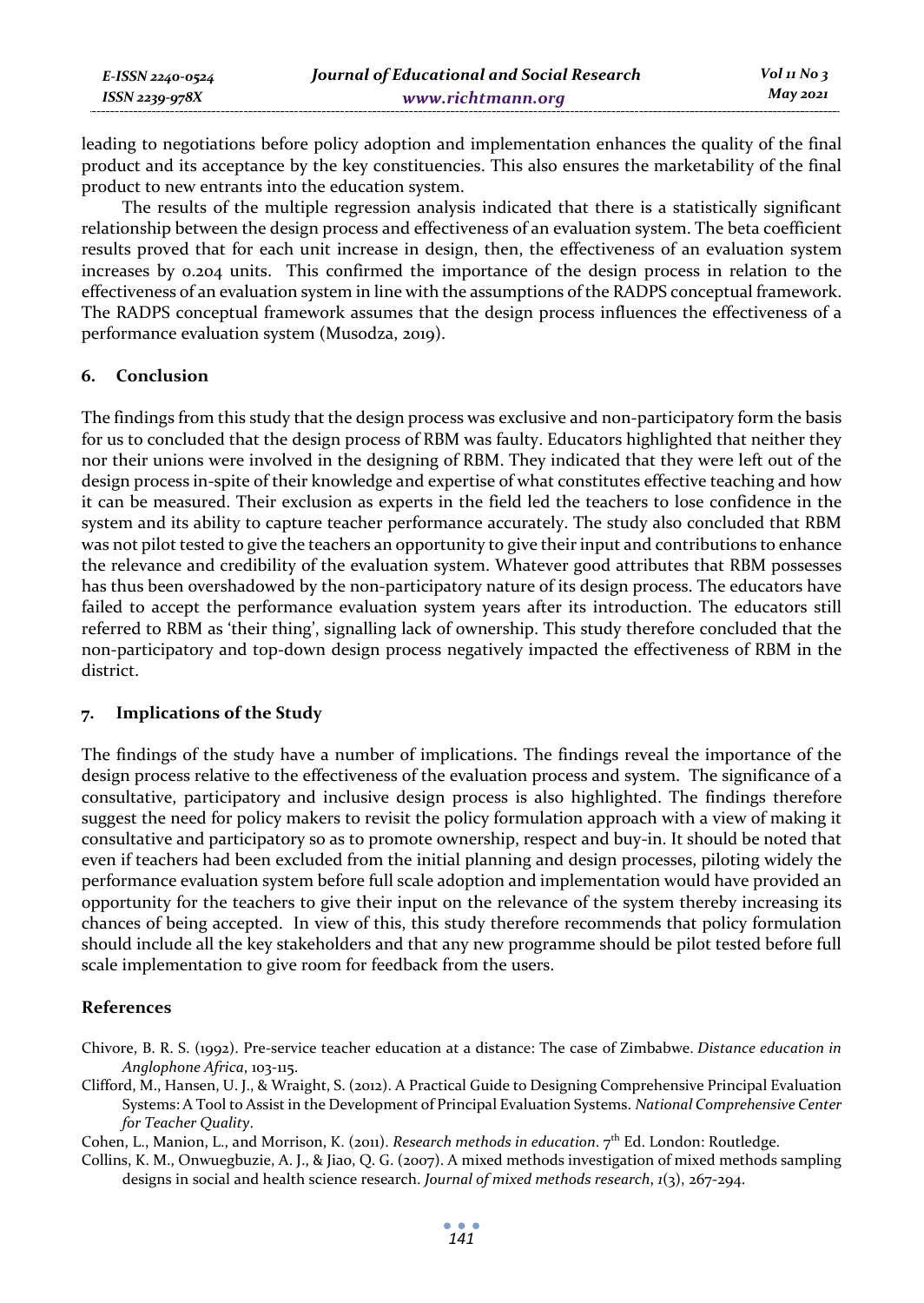- Crano, W. D., & Brewer, M. B. (2002). *Principles and methods of social research*. 2nd ed. New Jersey:Lawrence Erlbaum Associates Publishers, Inc.
- Creswell, J.W. (2013). *Qualitative inquiry and research design: Choosing among five approaches*. 3rd ed. Thousand Oaks: Sage Publications, Inc.
- Creswell, J.W. (2014). *Research design: Qualitative, quantitative, and mixed methods approaches*. Thousand Oaks: Sage Publications, Inc.
- Danielson, C., & McGreal, T. L. (2000). *Teacher evaluation to enhance professional practice*. Ascd.
- Feilzer, Y. M. (2010). Doing mixed methods research pragmatically: Implications for the rediscovery of pragmatism as a research paradigm. *Journal of mixed methods research*, *4*(1), 6-16.
- Freeman, R. E. (1984). *Strategic management: A stakeholder approach*. Boston: Pitman.
- Goe, L., Holdheide, L., & Miller, T. (2014). A Practical Guide to Designing Comprehensive Teacher Evaluation Systems: A Tool to Assist in the Development of Teacher Evaluation Systems. *National Comprehensive Center for Teacher Quality*. Retrieved from: https://files.eric.ed.gov Accessed on 27/11/16
- Greenwood, M. (2007). Stakeholder engagement: Beyond the myth of corporate responsibility. *Journal of Business ethics*, *74*(4), 315-327.
- Guerci, M., & Shani, A. B. R. (2014). Stakeholder involvement in human resource management practices: Evidence from Italy. *management revue*, 80-102.
- Guest, G., Bunce, A., & Johnson, L. (2006). How many interviews are enough? An experiment with data saturation and variability. *Field methods*, *18*(1), 59-82.
- Gutuza, R. F. (2016). An investigation on the challenges faced by schools in implementation of the result based management system in Mutasa district of Zimbabwe. *Global Journal of Advanced Research*, *3*(5), 389-396.
- Hassan, K. (2016). Re: In regression, what are the beta values and correlation coefficients used for and how are they interpreted? Retrieved from: https://www.researchgate.net/post/In\_regression\_what\_are\_the\_beta\_values \_and\_correlation\_coefficients\_used\_for\_and\_how\_are\_they\_interpreted/5747f30d93553b4569465411/citatio n/download.
- Heneman III, H. G., Milanowski, A., Kimball, S., & Odden, A. (2006). Standards-based teacher evaluation as a foundation for knowledge-and skill-based pay. *CPRE Policy Briefs.* Retrieved from http://repository.upenn.edu/cpre\_policybriefs/33 Accessed on 5/10/18.
- Isoré, M. (2009). "Teacher Evaluation: Current Practices in OECD Countries and a Literature Review", *OECD Education Working Papers*, No. 23, Paris: OECD Publishing. Available from: http://dx.doi.org/10.1787/223283631428 Accessed on 4/10/17.
- Johnson, B. L. (1997). An organizational analysis of multiple perspectives of effective teaching: Implications for teacher evaluation. *Journal of Personnel Evaluation in Education*, *11*(1), 69-87.
- Johnson, R. B., Onwuegbuzie, A. J., & Turner, L. A. (2007). Toward a definition of mixed methods research. *Journal of mixed methods research*, *1*(2), 112-133.
- Krejcie, R. V., & Morgan, D. W. (1970). Determining sample size for research activities. *Educational and psychological measurement*, *30*(3), 607-610.
- Kusek, J. Z, & Rist, R. C. (2004). *Ten steps to a results-based monitoring and evaluation system: a handbook for development practitioners*. The World Bank. Retrieved from: https://openknowledge.worldbank.org /bitstream/handle/10986/14926/296720PAPER0100steps.pdf Accessed on 19/12/17
- Machingambi, S. (2013). Teachers' Perceptions on the Implementation of the Performance Management System in Zimbabwe. *International Journal of Educational Sciences*, *5*(3), 217-225.
- Madhekeni, A. (2012). Implementing results-based management systems in Zimbabwe: Context and implications for the public sector. *International Journal of Humanities and Social Science*, *2*(8), 122-129.
- Maree, K. & Pietersen, J. (2016). Sampling. In Maree, K. (Ed) *First steps in research 2*. 2<sup>nd</sup> Edition. Pretoria: Van Schaik Publishers.
- Matunhu, J., & Matunhu, V. (2014). A review of the implementation of public service reforms by Zimbabwe Revenue Authority (2011). *Journal of Social Sciences*, *38*(1), 63-70.
- Mayne, J. (2007). Challenges and lessons in implementing results-based management. *Evaluation*, *13*(1), 87-109.
- McLaughlin, M.W. (1990). Embracing contraries: Implementing and sustaining teacher evaluation. In J. Millman, and L. Darling-Hammond (Eds.), *The new handbook of teacher evaluation: Assessing elementary and secondary school teachers*. Newbury Park, CA: Sage Publications.
- Morgan, D.L. (2014). *Integrating qualitative and quantitative methods: A pragmatic approach*. Thousand Oaks: Sage Publications, Inc.
- Muijs, D. (2004). *Doing Quantitative Research in Education with SPSS*. London:Sage.
- Musingafi, M. C., Dumbu, E., Chadamoyo, P., & Campus, M. R. (2013). Improving Performance in the African Civil Service: Empirical Evidence from Zimbabwe. *Public Policy and Administration Research*, *3*(2), 19-26.